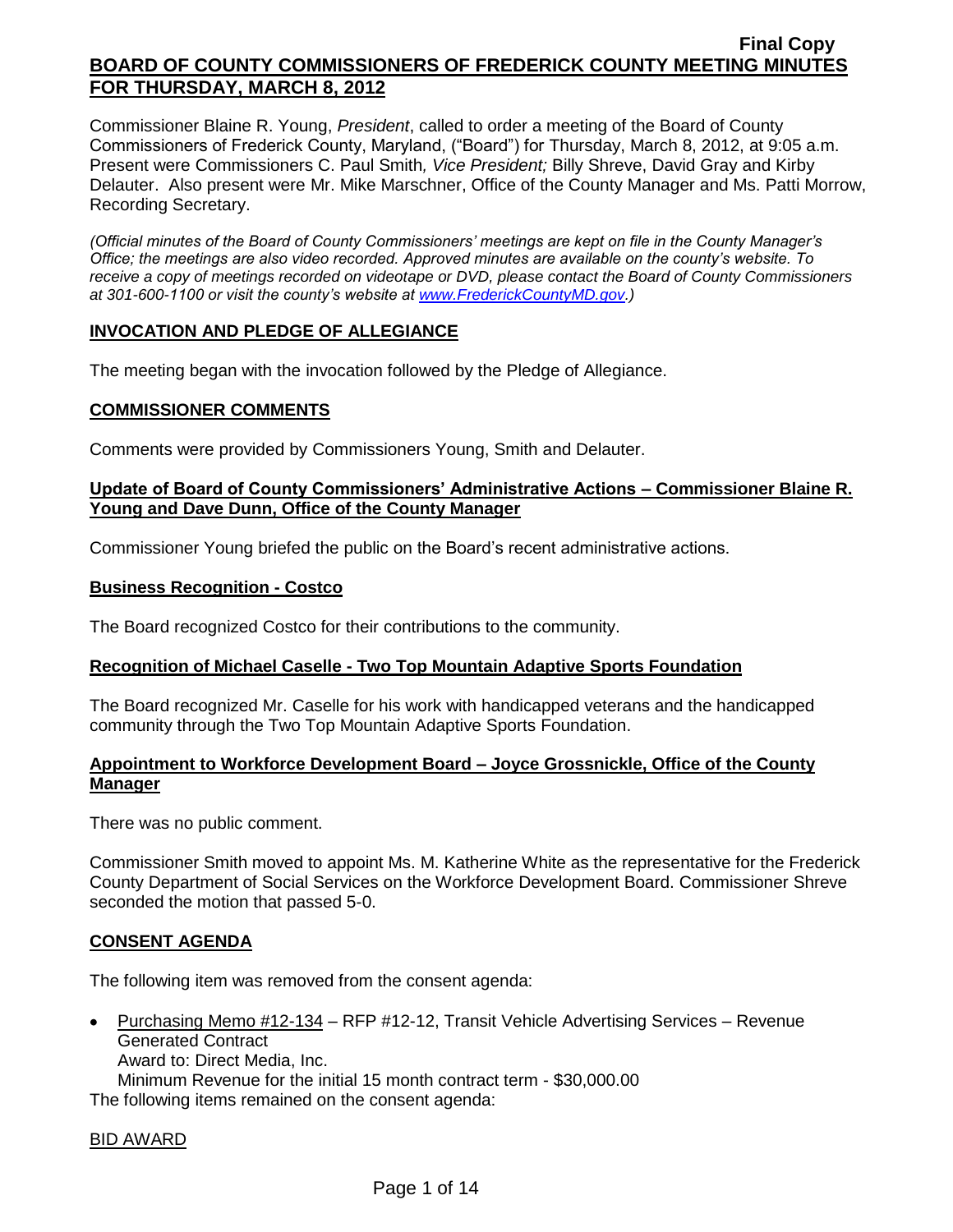• Purchasing Memo #12-136 - Bid #12-CP-09, Senior Center Facility – Frederick HVAC System Upgrade Award to: QSS International, Inc. Award amount plus contingency: \$185,150.00

### BUDGET TRANSFERS

- #BT-12-134, Facilities and Project Services, Public Works Division
- #BT-12-135, Animal Control Division
- #BT-12-136, Maintenance, Public Works Division

## GRANT

FY 2013 Office of Problem Solving Court Discretionary Grant Application for Drug Treatment Court – Paul Wolford, Circuit Court

Commissioner Smith moved to approve the consent agenda as amended. Commissioner Shreve seconded the motion that passed 5-0.

## **ADMINISTRATIVE BUSINESS**

### **Purchasing Memo #12-134 – RFP #12-12, Transit Vehicle Advertising Services – Revenue Generated Contract – Hal Good, Finance Division**

(Commissioner Young passed the gavel to Commissioner Smith and left the table.)

Commissioner Shreve moved to approve Purchasing Memo #12-134 as presented. Commissioner Delauter seconded the motion that passed 4-0 with Commissioner Young absent.

(Commissioner Smith passed the gavel back to Commissioner Young who returned to the table.)

### **Approval of Board of County Commissioners' Meeting Minutes**

By unanimous consent the following minutes were approved:

- Tuesday, January 3, 2012
- ◆ Tuesday, January 10, 2012, Evening

#### **Presentation of Ordinance, for Signature Purposes, for Rezoning Case #11-01 (Choate Property Catoctin Wildlife Preserve and Zoo) – Michael Chomel, Office of the County Attorney**

The Board signed the ordinance as presented.

(A copy of the approved/adopted ordinance can be obtained in the County Manager's Office or from the county's website, [www.FrederickCountyMD.gov.](http://www.frederickcountymd.gov/))

### **Decision on Proposed Resolution to Amend the List of Exempt Employees (Public Hearing Held 2/23/2012) – Linda Thall, Office of the County Attorney**

Commissioner Shreve moved to approve the resolution with the removal of No. 3:

*Removing the Director of the Permits and Inspections Department from the list of exempt employees, and*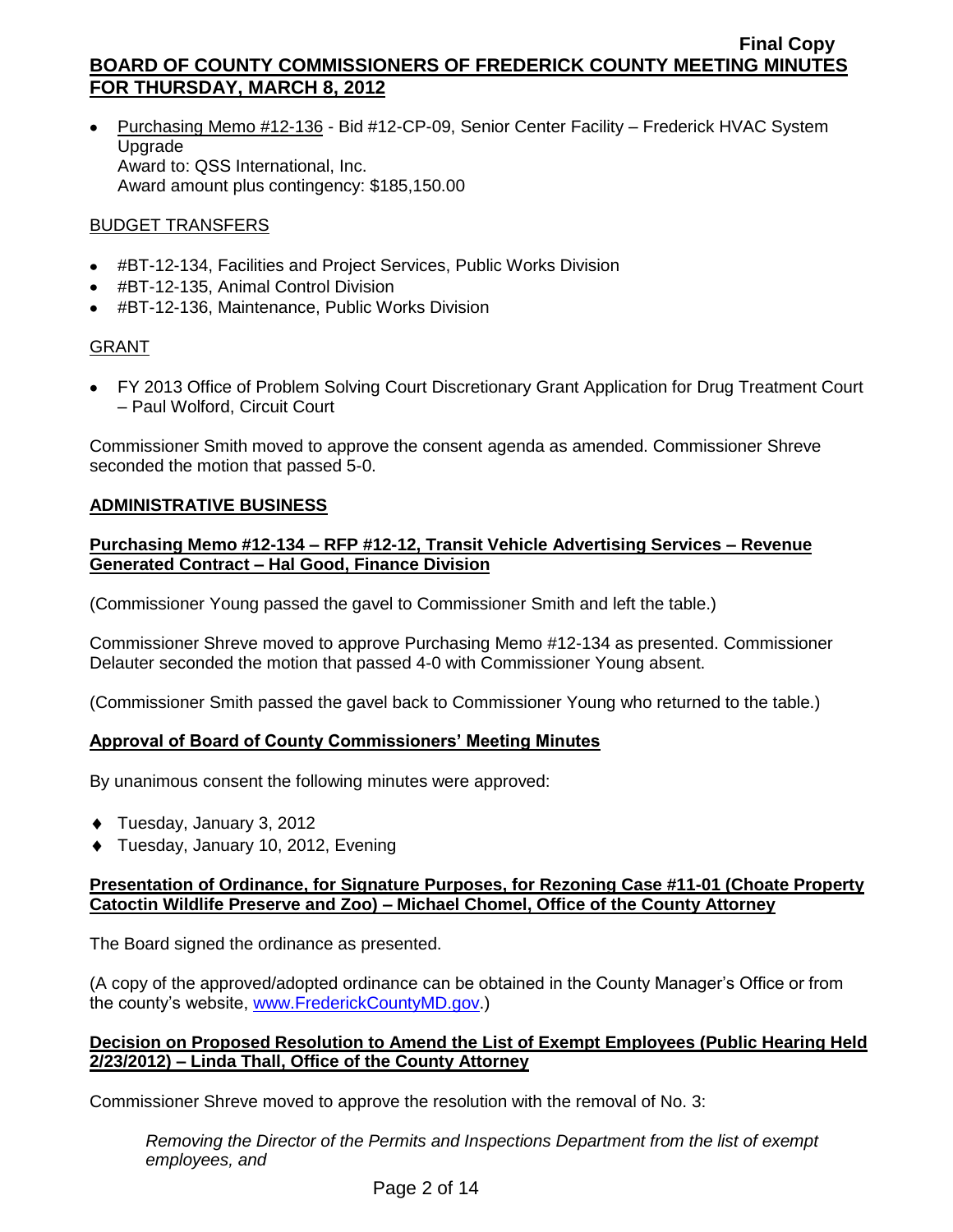Commissioner Delauter seconded the motion that failed 2-3 with Commissioners Young, Smith and Gray opposed.

Commissioner Young moved to approve the resolution as presented. Commissioner Smith seconded the motion that passed 5-0.

(A copy of the approved/adopted resolution can be obtained in the County Manager's Office or from the county's website, [www.FrederickCountyMD.gov.](http://www.frederickcountymd.gov/))

#### **Proposed Encroachment Agreement – Schieber Property, Eaglehead, The Meadows, Parcel C – Beth Ramacciotti, Utilities and Solid Waste Management Division**

Mr. Rod Winebrenner commented on the agreement.

Commissioner Shreve moved to approve the encroachment agreement. Commissioner Smith seconded the motion that passed 5-0.

#### **Corporation for National and Community Service Grant – Pat Fleet, Office of the County Manager and Carolyn True, Citizens Services Division**

Ms. Fleet and Ms. Carolyn True, Citizens Services Division, presented the grant.

Commissioner Shreve moved to approve the grant request. Commissioner Gray seconded the motion that passed 5-0.

### **Request Waiver to Proceed with an Application for Phase I of Planned Unit Development (PUD) for Property at Lake Linganore – Eric Soter, Community Development Division**

Commissioner Young moved to approve the waiver as presented. Commissioner Smith seconded the motion that passed 4-1 with Commissioner Gray opposed.

**Request Waiver to Proceed with an Application to Amend the Phase I Zoning Approvals for the Urbana Town Center Mixed Use Development (MXD) – Eric Soter, Community Development Division**

Commissioner Smith moved to approve the waiver as presented. Commissioner Shreve seconded the motion that passed 4-1 with Commissioner Gray opposed.

#### **Request Waiver to Proceed with an Application to Amend the Phase I Zoning Approvals for the Lansdale Active Adult Community PUD – Eric Soter, Community Development Division**

Commissioner Smith moved to approve the waiver as presented. Commissioner Delauter seconded the motion that passed 4-1 with Commissioner Gray opposed.

#### **Request Waiver of Plat Recordation Fees for Lehigh Cement Company, LLC of \$1,500.00 – Dave Dunn, Office of the County Manager**

Commissioner Smith moved to approve the waiver as presented. Commissioner Delauter seconded the motion that passed 4-1 with Commissioner Gray opposed.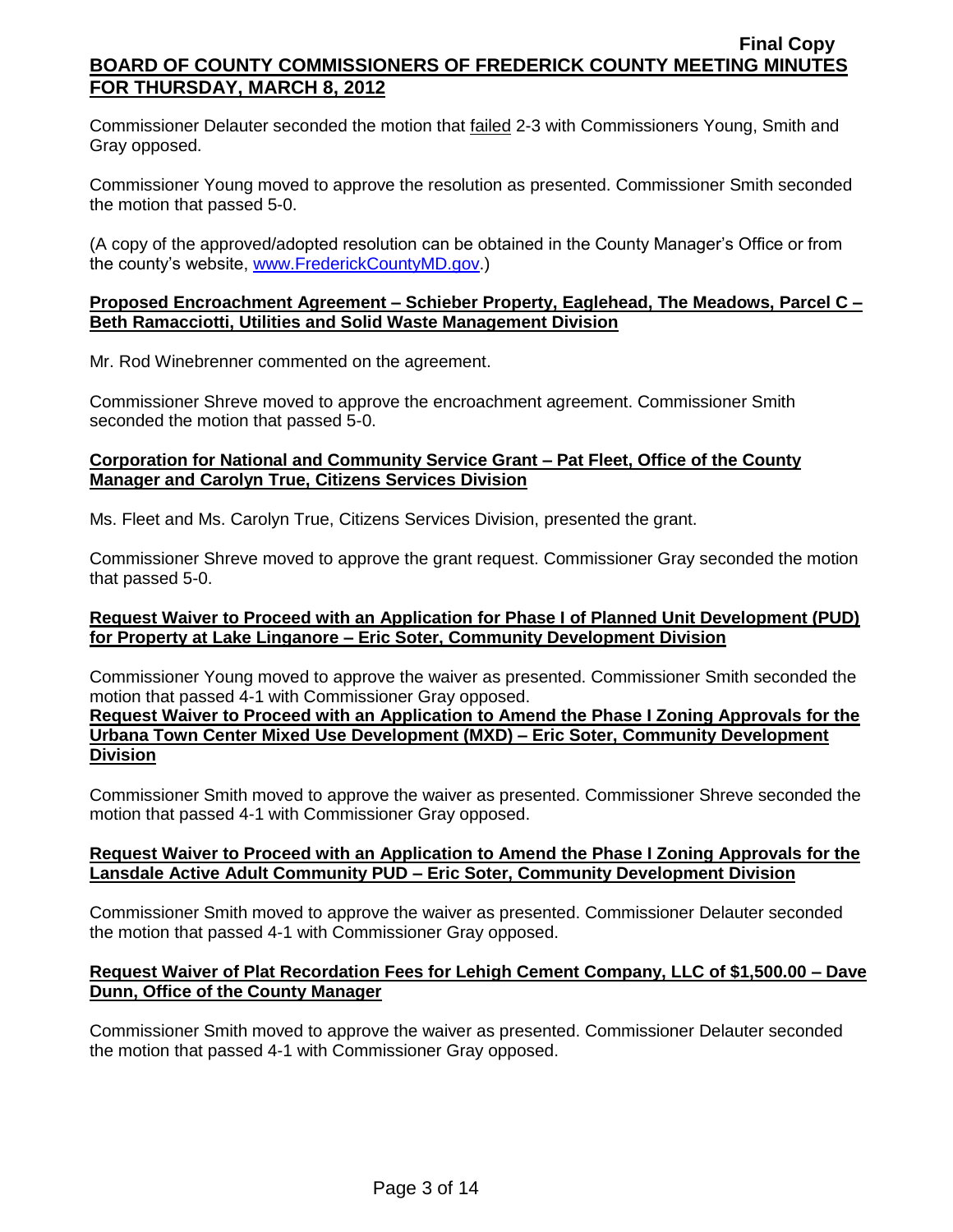### **Legislative Update – John Mathias, Office of the County Attorney and Ragen Cherney, Office of the County Manager**

Mr. Mathias and Mr. Cherney briefed the Board on the issues before the Frederick County delegation members.

### **COMMISSIONER COMMENTS**

None.

### **PUBLIC COMMENTS**

None.

## **QUESTIONS – PRESS**

None.

### **CLOSED SESSION**

Commissioner Smith moved to go into closed session under the Maryland Annotated Code State Government Article § 10-508(a) (7) To consult with counsel to obtain legal advice on a legal matter; (8) To consult with staff, consultants, or other individuals about pending or potential litigation; and (9) To conduct collective bargaining negotiations or consider matters that relate to the negotiations. Commissioner Delauter seconded the motion that passed 5-0.

### **ADJOURN**

The meeting adjourned at 10:25 a.m.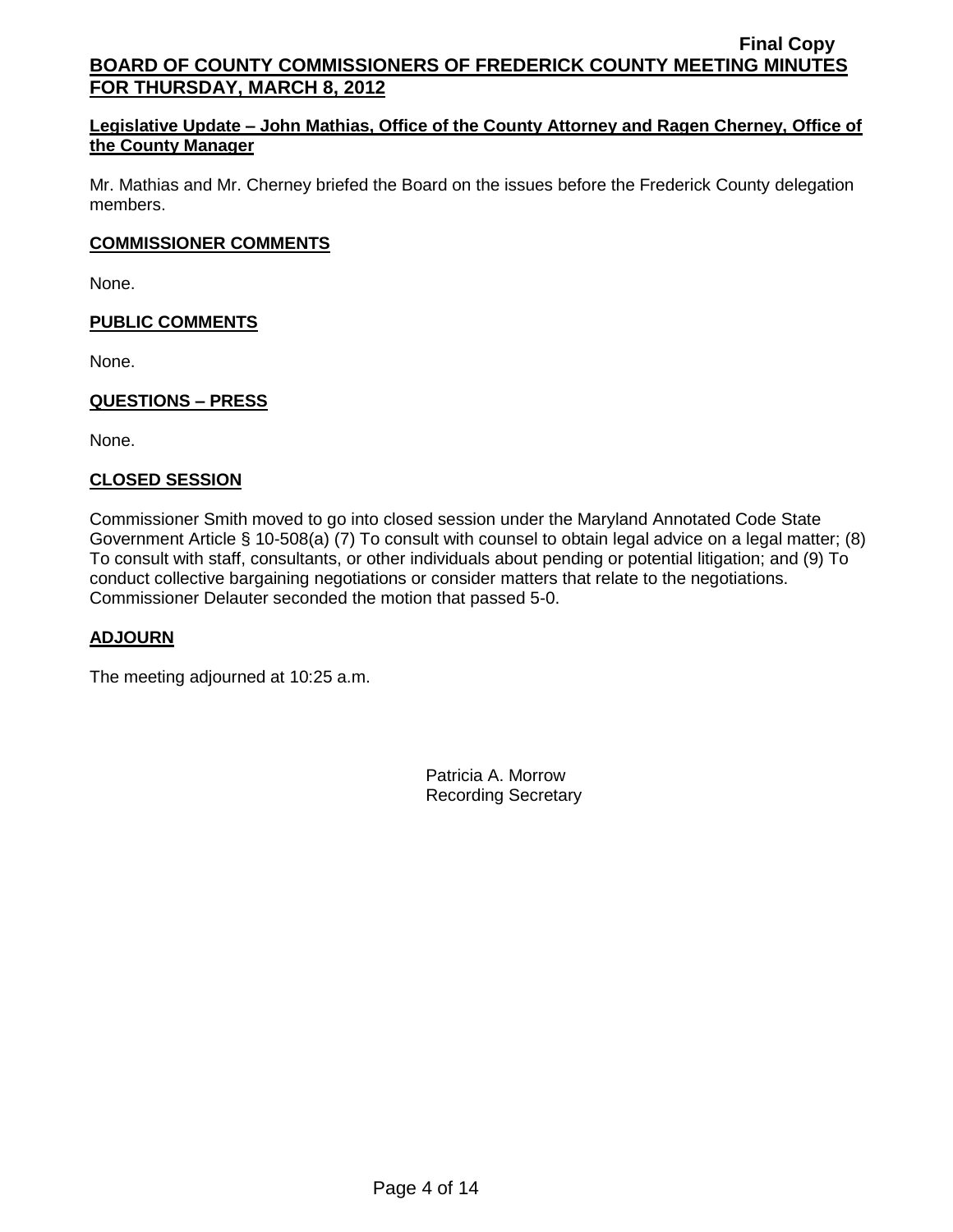# **FORM OF STATEMENT FOR CLOSING THE MEETING OF THURSDAY, MARCH 8, 2012**

# **STATUTORY AUTHORITY TO CLOSE SESSION**

## **State Government Article §10-508(a):**

(7) To consult with counsel to obtain legal advice on a legal matter and (8) To consult with staff, consultants, or other individuals about pending or potential litigation.

## **Motion:**

Commissioner Smith moved to go into closed session under the Maryland Annotated Code State Government Article § 10-508(a) (7) To consult with counsel to obtain legal advice on a legal matter; (8) To consult with staff, consultants, or other individuals about pending or potential litigation; and (9) To conduct collective bargaining negotiations or consider matters that relate to the negotiations. Commissioner Delauter seconded the motion that passed 5-0.

## **Time and Location:**

10:35 a.m. – Third Floor Meeting Room, Winchester Hall

# **Topic to be Discussed:**

To discuss the county's response to a pending lawsuit.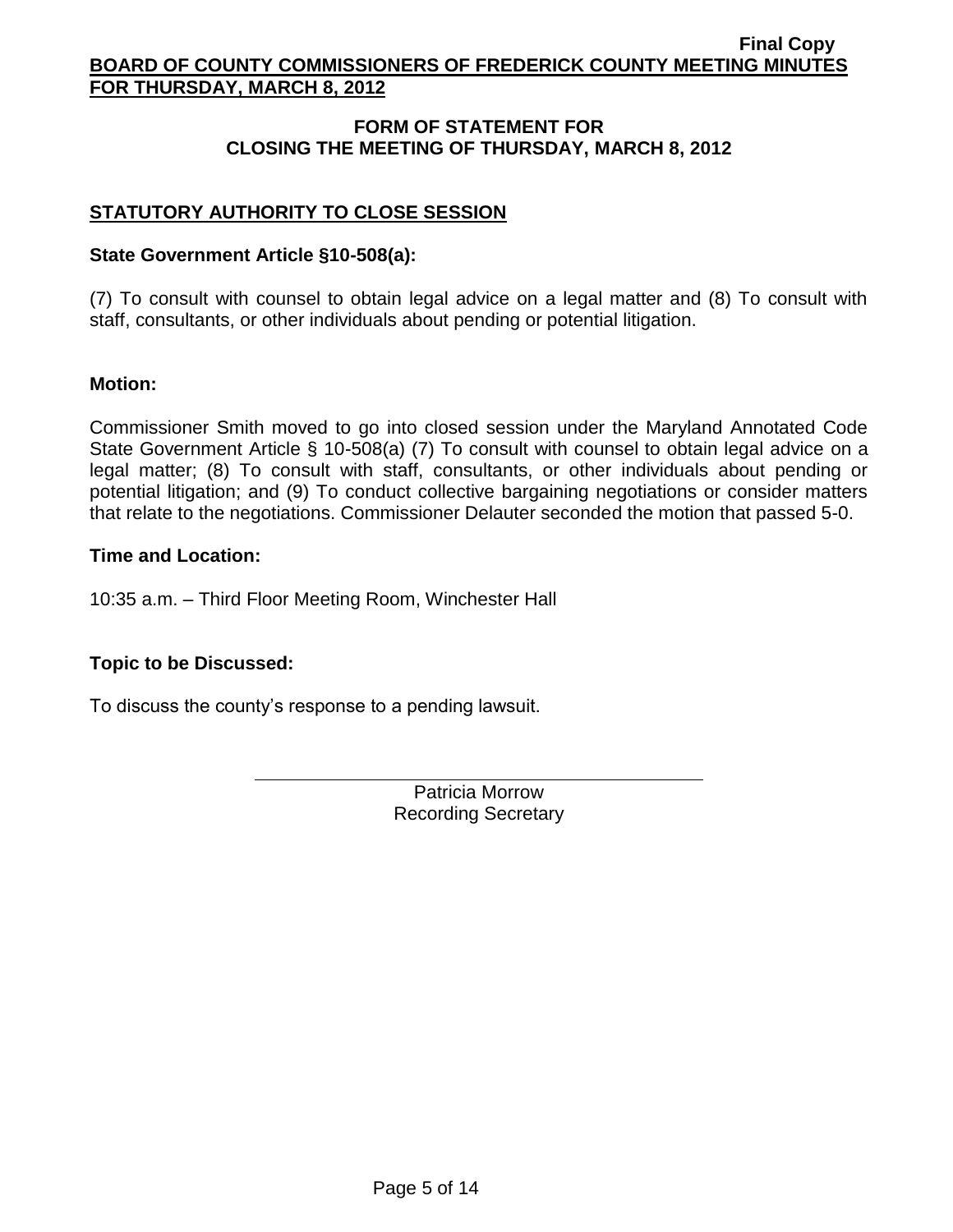## **FORM OF STATEMENT FOR MINUTES OF NEXT OPEN MEETING ON THURSDAY, MARCH 15, 2012, FOLLOWING THE CLOSED MEETING OF THURSDAY, MARCH 8, 2012**

# **STATUTORY AUTHORITY TO CLOSE SESSION**

## **State Government Article §10-508(a):**

(7) To consult with counsel to obtain legal advice on a legal matter and (8) To consult with staff, consultants, or other individuals about pending or potential litigation.

## **Motion:**

Commissioner Smith moved to go into closed session under the Maryland Annotated Code State Government Article § 10-508(a) (7) To consult with counsel to obtain legal advice on a legal matter; (8) To consult with staff, consultants, or other individuals about pending or potential litigation; and (9) To conduct collective bargaining negotiations or consider matters that relate to the negotiations. Commissioner Delauter seconded the motion that passed 5-0.

# **Time and Location:**

10:35 a.m. – Third Floor Meeting Room, Winchester Hall

# **Others in Attendance:**

J. Mathias, K. Mitchell, T. Meunier, M. Marschner, R. Shen, E. Soter, and P. Morrow.

# **Topic Discussed:**

To discuss the county's response to a pending lawsuit.

# **Action Taken:**

The Board authorized settlement of the negotiation and authorized the county attorney to execute the appropriate documents for the settlement.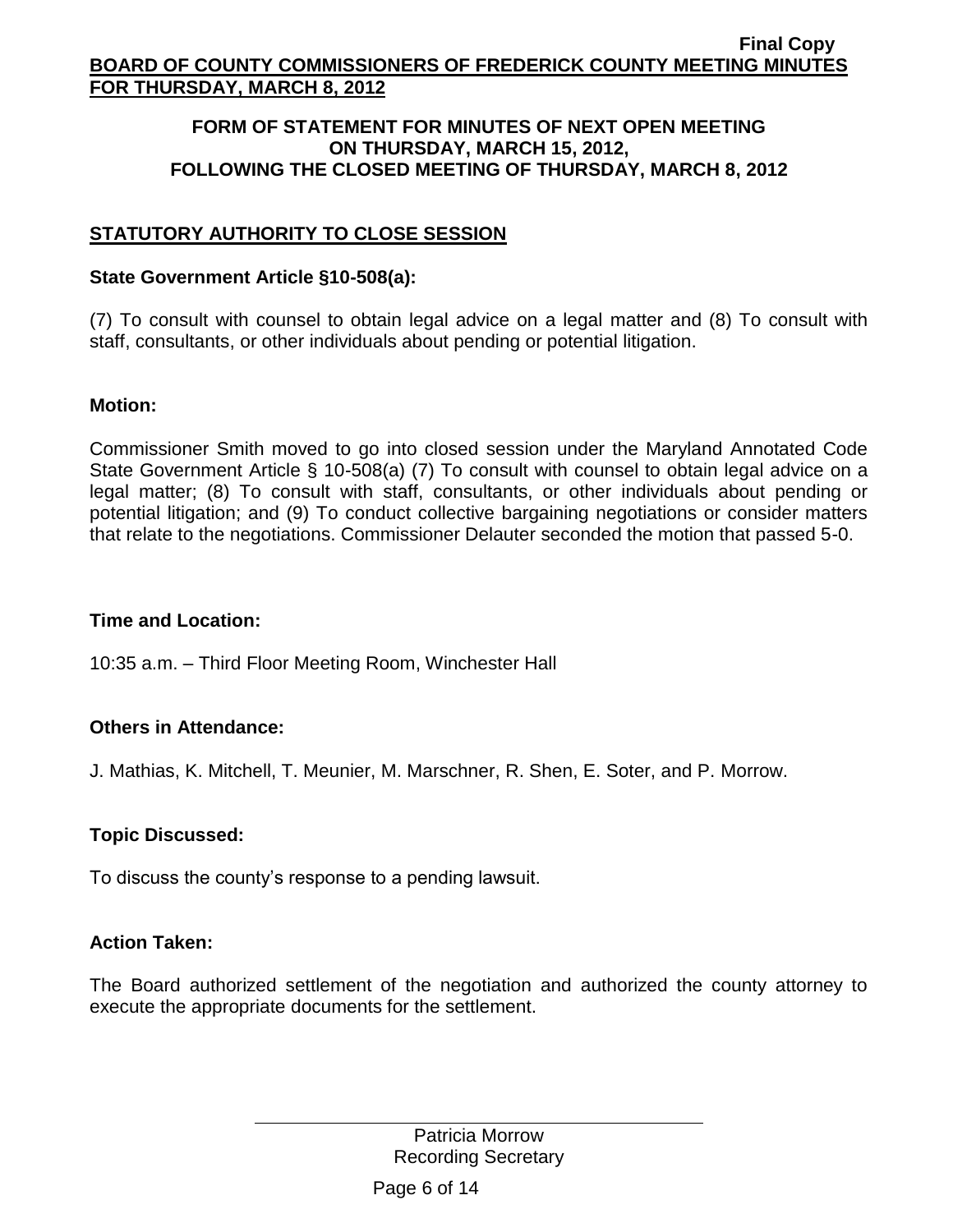# **FORM OF STATEMENT FOR CLOSING THE MEETING OF THURSDAY, MARCH 8, 2012**

# **STATUTORY AUTHORITY TO CLOSE SESSION**

## **State Government Article §10-508(a):**

(7) To consult with counsel to obtain legal advice on a legal matter and (8) To consult with staff, consultants, or other individuals about pending or potential litigation.

## **Motion:**

Commissioner Smith moved to go into closed session under the Maryland Annotated Code State Government Article § 10-508(a) (7) To consult with counsel to obtain legal advice on a legal matter; (8) To consult with staff, consultants, or other individuals about pending or potential litigation; and (9) To conduct collective bargaining negotiations or consider matters that relate to the negotiations. Commissioner Delauter seconded the motion that passed 5-0.

## **Time and Location:**

10:35 a.m. – Third Floor Meeting Room, Winchester Hall

# **Topic to be Discussed:**

To discuss legal and contractual issues relating to a construction project.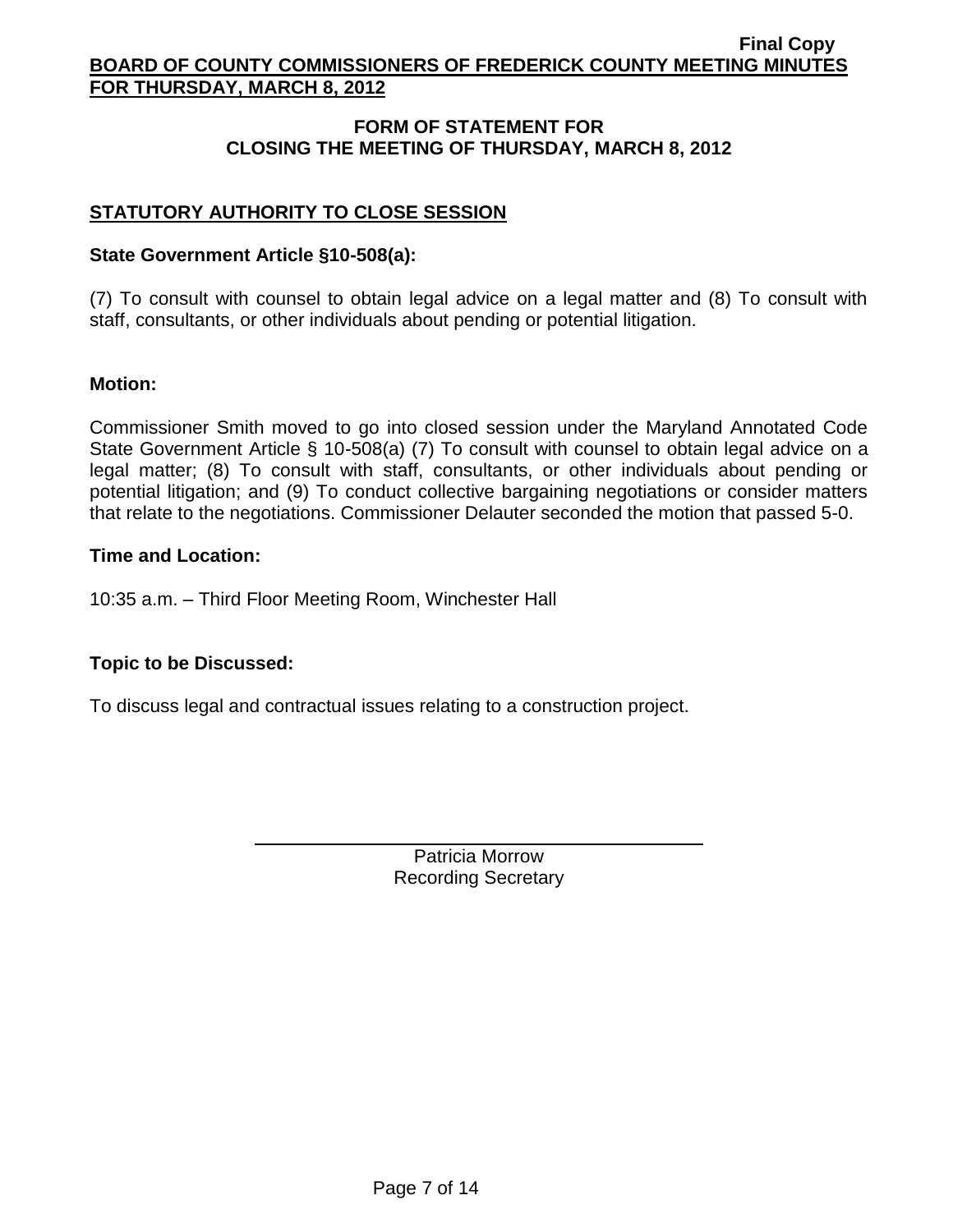## **FORM OF STATEMENT FOR MINUTES OF NEXT OPEN MEETING ON THURSDAY, MARCH 15, 2012, FOLLOWING THE CLOSED MEETING OF THURSDAY, MARCH 8, 2012**

# **STATUTORY AUTHORITY TO CLOSE SESSION**

### **State Government Article §10-508(a):**

(7) To consult with counsel to obtain legal advice on a legal matter and (8) To consult with staff, consultants, or other individuals about pending or potential litigation.

## **Motion:**

Commissioner Smith moved to go into closed session under the Maryland Annotated Code State Government Article § 10-508 (a) (7) To consult with counsel to obtain legal advice on a legal matter and (8) To consult with staff, consultants, or other individuals about pending or potential litigation. Commissioner Delauter seconded the motion that passed 5-0.

## **Time and Location:**

10:35 a.m. – Third Floor Meeting Room, Winchester Hall

# **Others in Attendance:**

J. Mathias, K. Mitchell, M. Marschner, K. Demosky, R. Winebrenner, J. Blomquist, and P. Morrow.

# **Topic Discussed:**

To discuss legal and contractual issues relating to a construction project.

### **Action Taken:**

Staff was directed to craft a settlement agreement and to return to the Board in 30 days.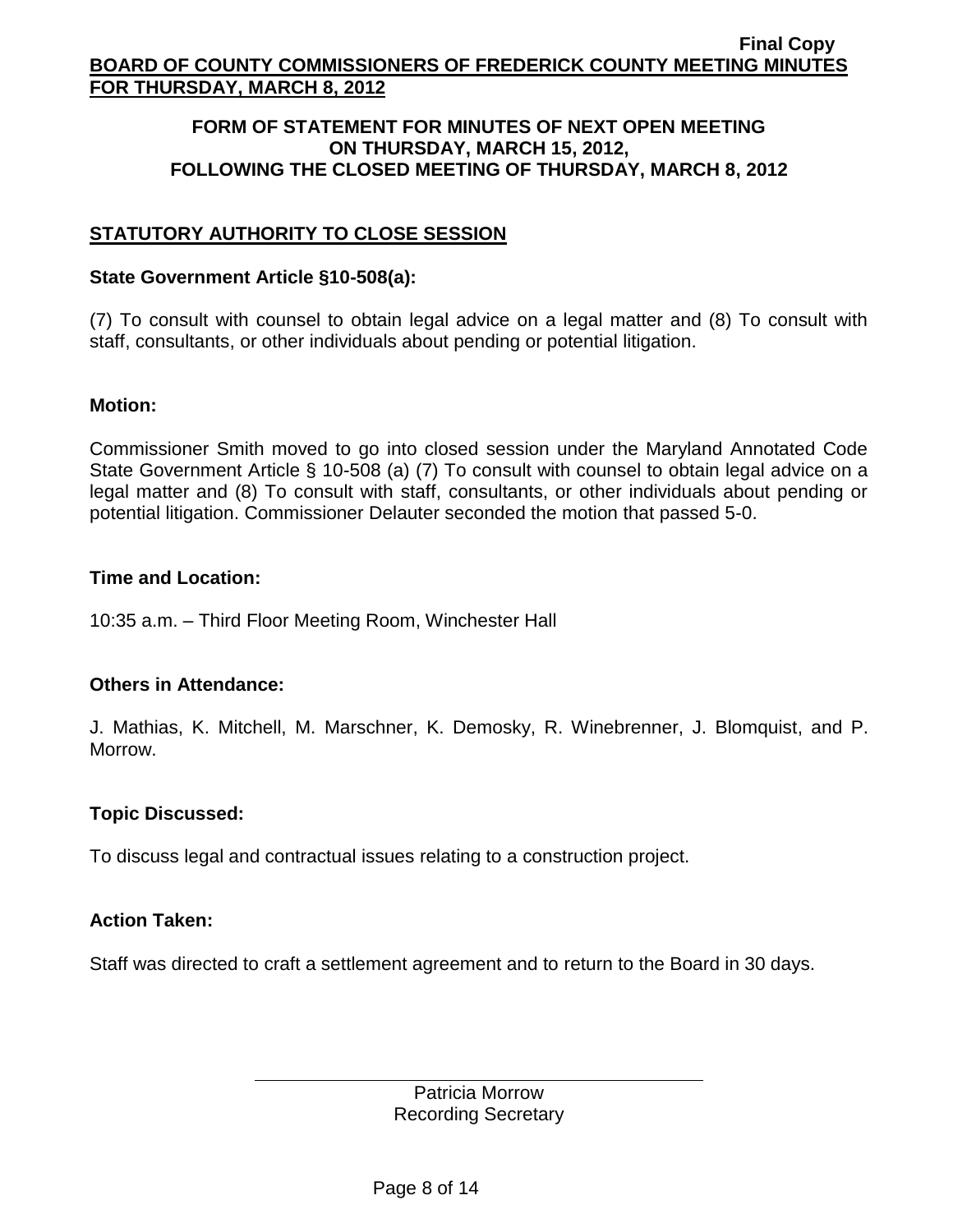# **FORM OF STATEMENT FOR CLOSING THE MEETING OF THURSDAY, MARCH 8, 2012**

# **STATUTORY AUTHORITY TO CLOSE SESSION**

## **State Government Article §10-508(a):**

(7) To consult with counsel to obtain legal advice on a legal matter and (8) To consult with staff, consultants, or other individuals about pending or potential litigation.

## **Motion:**

Commissioner Smith moved to go into closed session under the Maryland Annotated Code State Government Article § 10-508(a) (7) To consult with counsel to obtain legal advice on a legal matter; (8) To consult with staff, consultants, or other individuals about pending or potential litigation; and (9) To conduct collective bargaining negotiations or consider matters that relate to the negotiations. Commissioner Delauter seconded the motion that passed 5-0.

## **Time and Location:**

10:35 a.m. – Third Floor Meeting Room, Winchester Hall

# **Topic to be Discussed:**

To discuss the county's response to a pending lawsuit.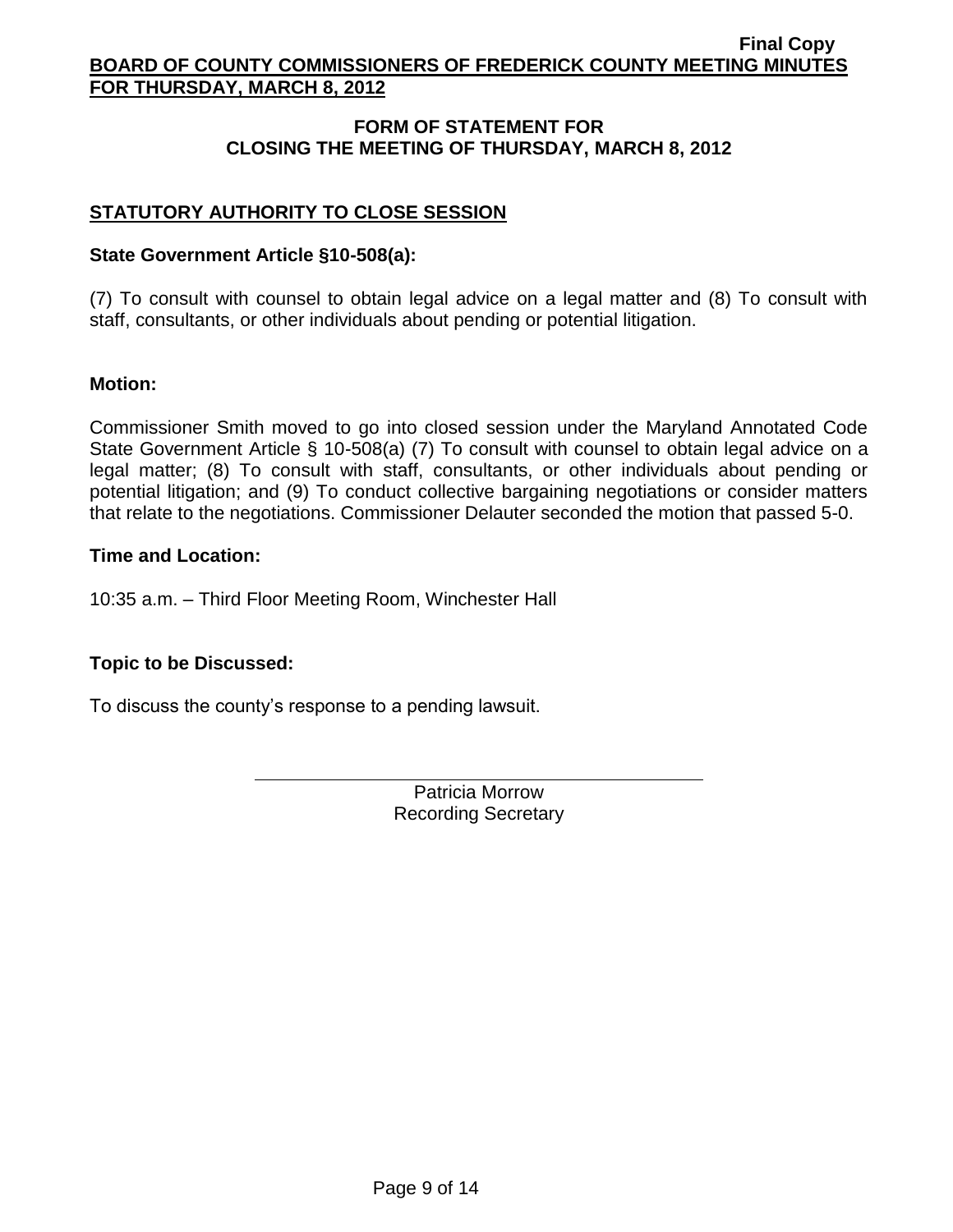## **FORM OF STATEMENT FOR MINUTES OF NEXT OPEN MEETING ON THURSDAY, MARCH 15, 2012, FOLLOWING THE CLOSED MEETING OF THURSDAY, MARCH 8, 2012**

# **STATUTORY AUTHORITY TO CLOSE SESSION**

### **State Government Article §10-508(a):**

(7) To consult with counsel to obtain legal advice on a legal matter and (8) To consult with staff, consultants, or other individuals about pending or potential litigation.

## **Motion:**

Commissioner Smith moved to go into closed session under the Maryland Annotated Code State Government Article § 10-508(a) (7) To consult with counsel to obtain legal advice on a legal matter; (8) To consult with staff, consultants, or other individuals about pending or potential litigation; and (9) To conduct collective bargaining negotiations or consider matters that relate to the negotiations. Commissioner Delauter seconded the motion that passed 5-0.

# **Time and Location:**

10:35 a.m. – Third Floor Meeting Room, Winchester Hall

# **Others in Attendance:**

J. Mathias, K. Mitchell, K. Demosky, E. Soter, and P. Morrow.

# **Topic Discussed:**

To discuss the county's response to a pending lawsuit.

### **Action Taken:**

Staff was given direction regarding a claim for expenses.

Patricia Morrow Recording Secretary

Page 10 of 14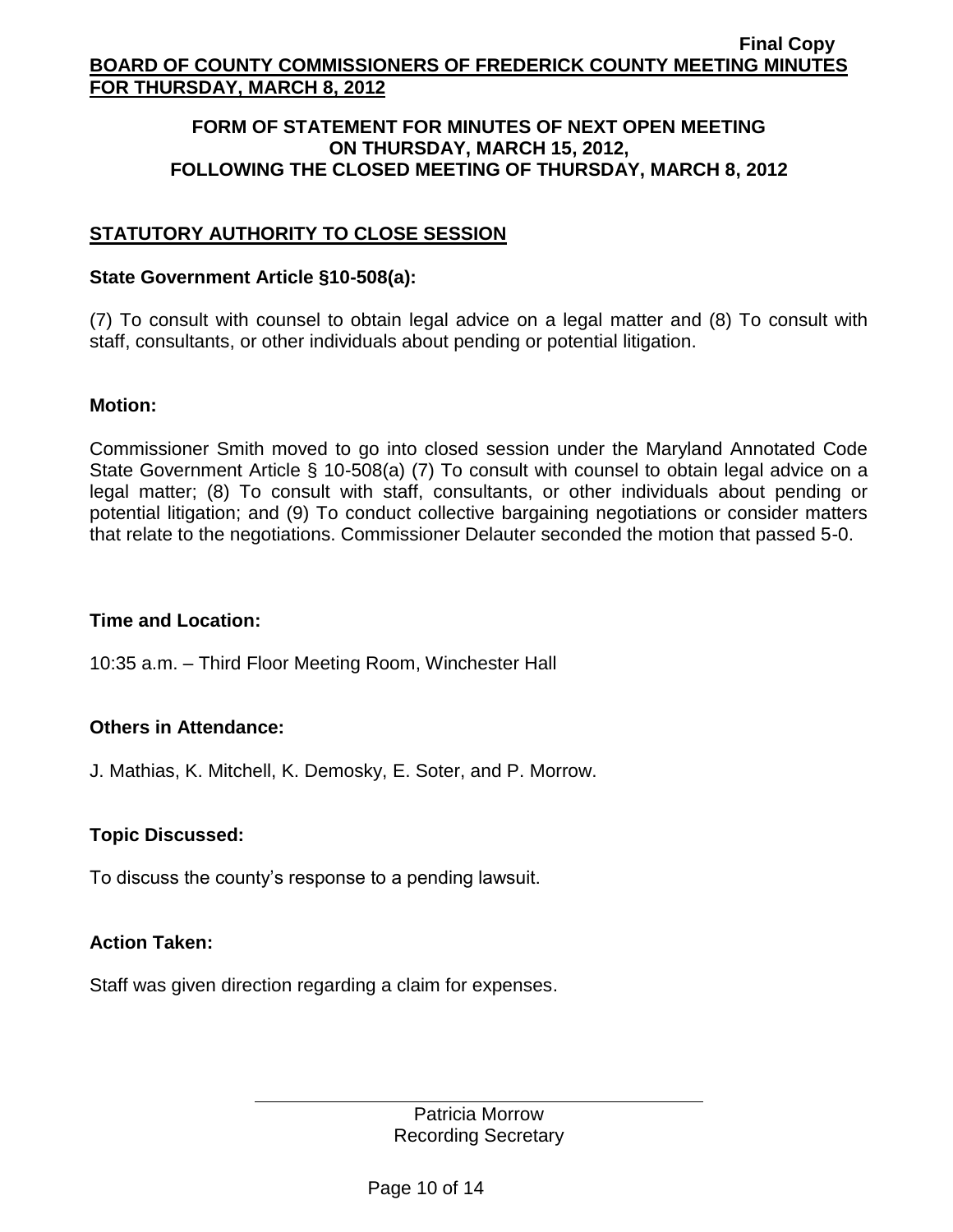# **FORM OF STATEMENT FOR CLOSING THE MEETING OF THURSDAY, MARCH 8, 2012**

# **STATUTORY AUTHORITY TO CLOSE SESSION**

## **State Government Article §10-508(a):**

(7) To consult with counsel to obtain legal advice on a legal matter and (8) To consult with staff, consultants, or other individuals about pending or potential litigation.

## **Motion:**

Commissioner Smith moved to go into closed session under the Maryland Annotated Code State Government Article § 10-508(a) (7) To consult with counsel to obtain legal advice on a legal matter; (8) To consult with staff, consultants, or other individuals about pending or potential litigation; and (9) To conduct collective bargaining negotiations or consider matters that relate to the negotiations. Commissioner Delauter seconded the motion that passed 5-0.

## **Time and Location:**

10:35 a.m. – Third Floor Meeting Room, Winchester Hall

# **Topic to be Discussed:**

To discuss legal issues relating to proposed legislation.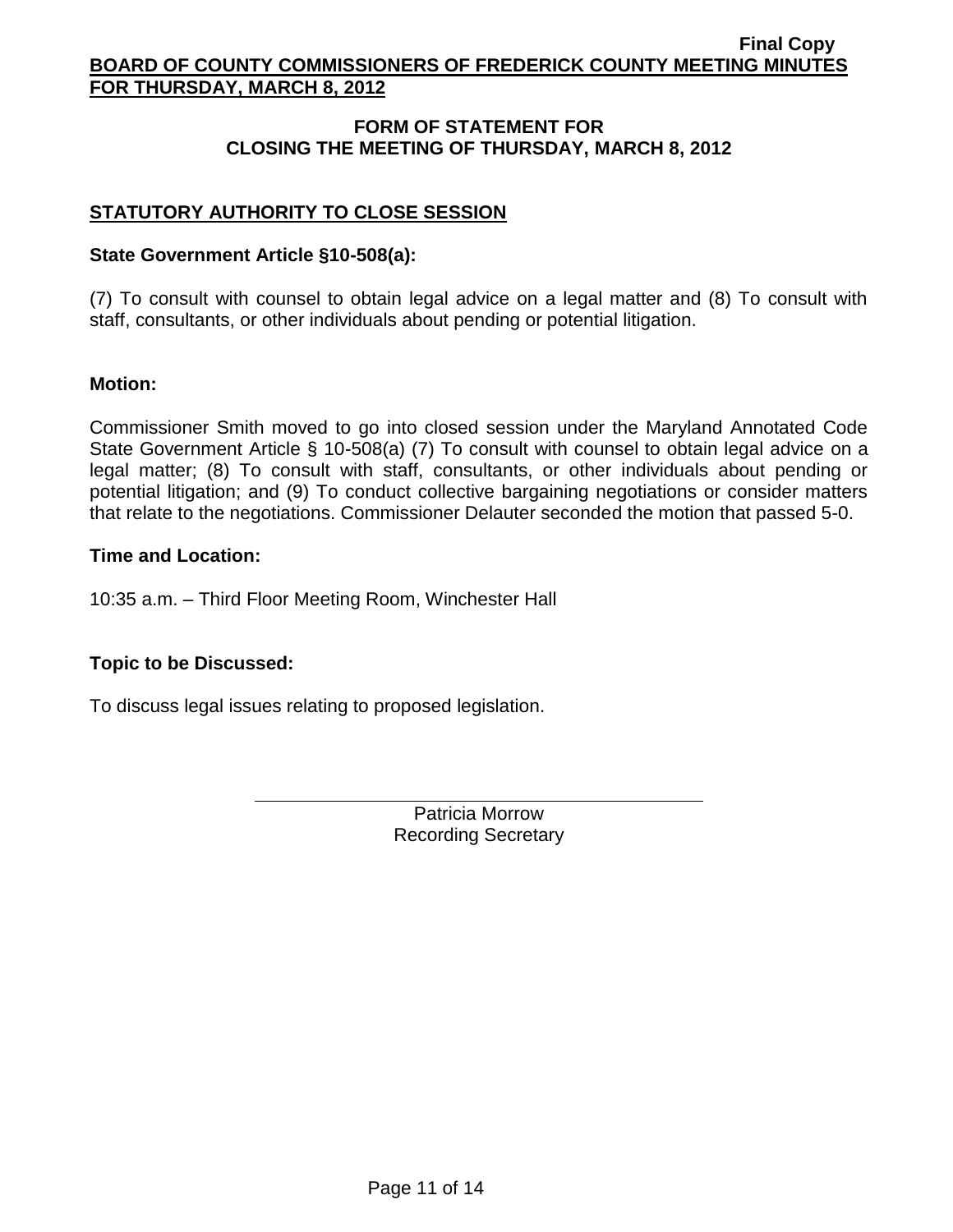## **FORM OF STATEMENT FOR MINUTES OF NEXT OPEN MEETING ON THURSDAY, MARCH 15, 2012, FOLLOWING THE CLOSED MEETING OF THURSDAY, MARCH 8, 2012**

# **STATUTORY AUTHORITY TO CLOSE SESSION**

## **State Government Article §10-508(a):**

(7) To consult with counsel to obtain legal advice on a legal matter and (8) To consult with staff, consultants, or other individuals about pending or potential litigation.

## **Motion:**

Commissioner Smith moved to go into closed session under the Maryland Annotated Code State Government Article § 10-508(a) (7) To consult with counsel to obtain legal advice on a legal matter; (8) To consult with staff, consultants, or other individuals about pending or potential litigation; and (9) To conduct collective bargaining negotiations or consider matters that relate to the negotiations. Commissioner Delauter seconded the motion that passed 5-0.

# **Time and Location:**

10:35 a.m. – Third Floor Meeting Room, Winchester Hall

# **Others in Attendance:**

J. Mathias, K. Mitchell, T. Owens, G. Hessong, M. Beard, R. Shen, T. Meunier, C. Jenkins, and P. Morrow.

# **Topic Discussed:**

To discuss legal issues relating to proposed legislation.

# **Action Taken:**

The Board directed staff to drop the proposed legislation.

Patricia Morrow Recording Secretary

Page 12 of 14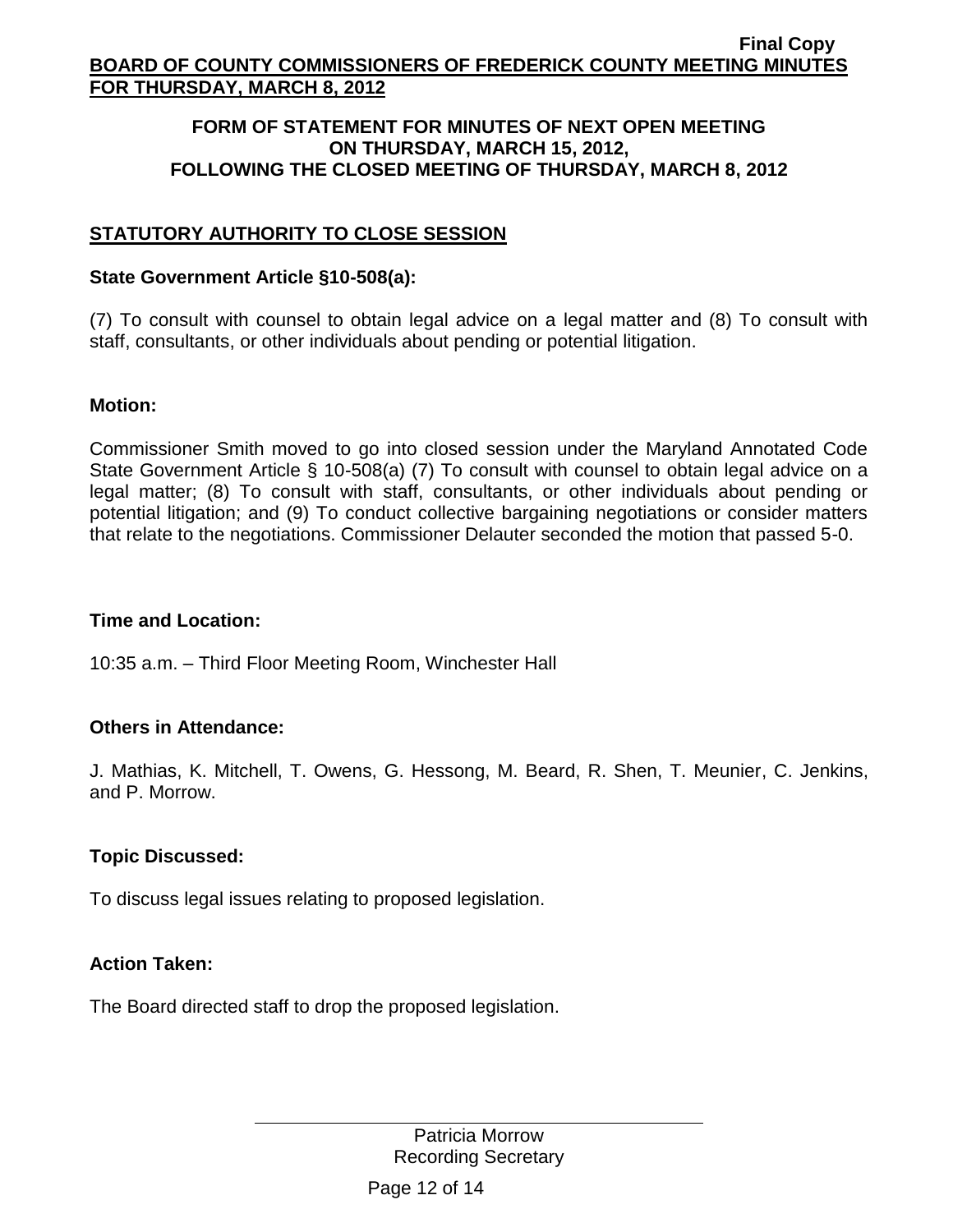# **FORM OF STATEMENT FOR CLOSING THE MEETING OF THURSDAY, MARCH 8, 2012**

# **STATUTORY AUTHORITY TO CLOSE SESSION**

## **State Government Article §10-508(a):**

(9) To conduct collective bargaining negotiations or consider matters that relate to the negotiations.

## **Motion:**

Commissioner Smith moved to go into closed session under the Maryland Annotated Code State Government Article § 10-508(a) (7) To consult with counsel to obtain legal advice on a legal matter; (8) To consult with staff, consultants, or other individuals about pending or potential litigation; and (9) To conduct collective bargaining negotiations or consider matters that relate to the negotiations. Commissioner Delauter seconded the motion that passed 5-0.

## **Time and Location:**

10:35 a.m. – Third Floor Meeting Room, Winchester Hall

# **Topic to be Discussed:**

To discuss the status of collective bargaining negotiations with the union that represents county firefighters.